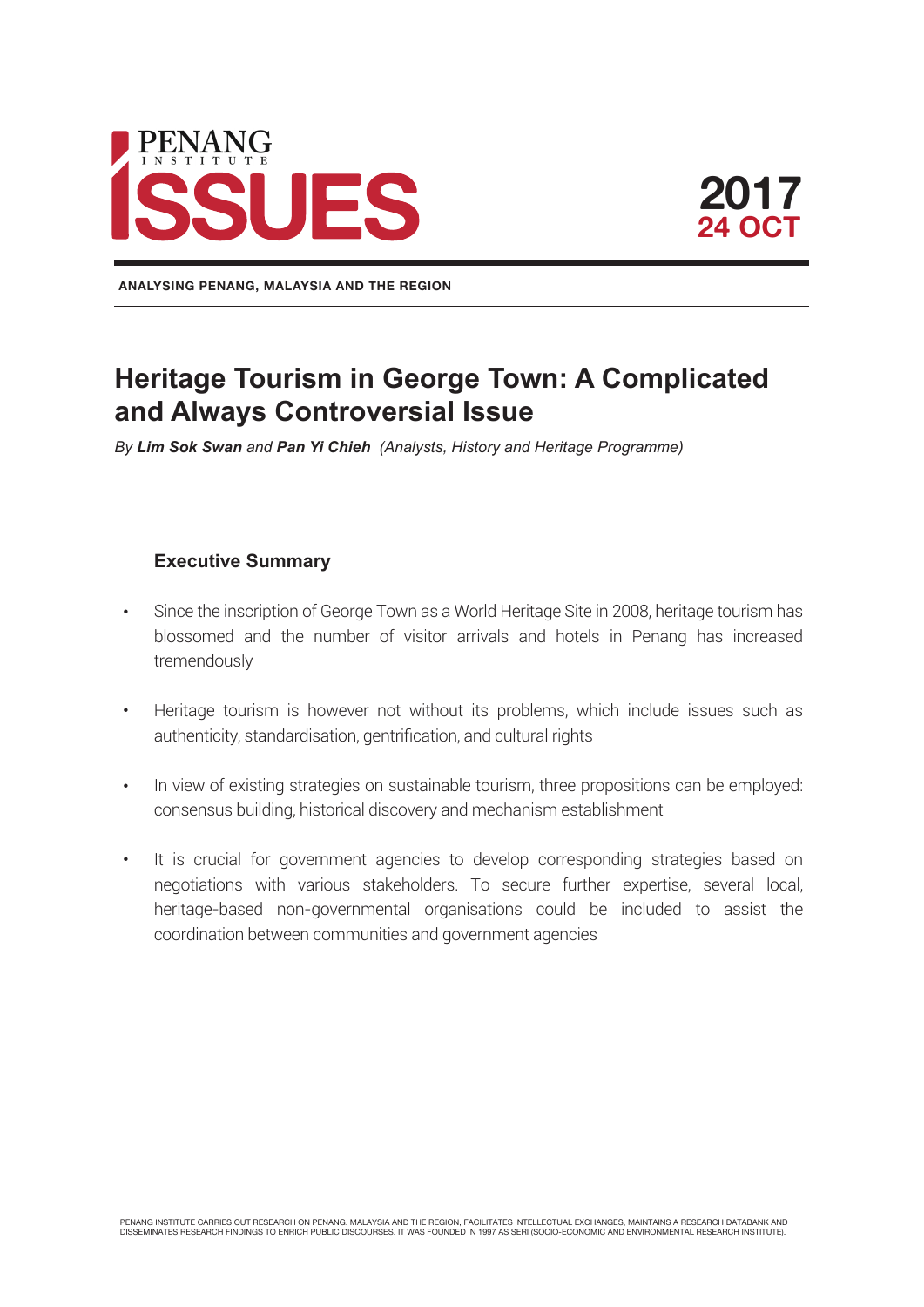## **Heritage Tourism in George Town: A Complicated and Always Controversial Issue**

*By Lim Sok Swan and Pan Yi Chieh (Analysts, History and Heritage Programme)*

#### **Introduction**

The term "heritage tourism" is often dubbed "cultural tourism" in reference to the exploration of a destination's cultural artifacts and activities. It has been advocated as an attractive alternative to mass tourism, since it seems to provide local communities with economic benefits while sustaining cultural elements through the informal education of both tourists and locals.<sup>1</sup>

Tour guides, businessmen and stakeholders in and around the site contribute diversely to the creation of an exclusive heritage product and the promotion of a distinctive site identity. Nevertheless, there is always the fear that the local population itself may compromise the originality of the heritage site by popularising its cultural practices in order to attract more tourists.

The process of understanding this term is therefore a complicated and controversial one that turns management plans for heritage sites into a difficult dilemma. Seeking a broad consensus becomes an endless project.

## **Background**

The importance of tourism was recognised in Malaysia's economic agenda prior to national independence in 1957.<sup>2</sup> In Penang, it was only in the early 1970s that tourism, alongside industrialisation, was viewed as a way to "link the state's economy with the rest of the world".<sup>3</sup> Its natural landscapes formed the core of the state's tourism agenda, especially the northern beaches. The 1970s and 80s witnessed rapid growth for the tourism industry. For instance, the island's international arrivals saw a steady increase from 39,457 in 1970 to 200,927 in 1980.<sup>4</sup>

Although the concept of "heritage tourism" was not bandied around until the 1990s, its roots go back to a rising awareness about heritage in the early 1970s. Efforts made by local individuals, organisations and the government paved the way for Penang's heritage conservation. For example, the formation of Penang Heritage Trust in 1986 signalled local ambitions to address heritage-related issues. The "Design Guidelines for Conservation Areas in Inner City of George Town" implemented by MBPP in 1987 specified the state's first preservation standards for

<sup>1</sup> Noel B. Salazar (2010), "The Glocalisation of Heritage through Tourism: Balancing Standardization and

differentiation", in S. Labadi and C. Long (eds), Heritage and Globalisation. London: Routledge, pp. 130-131.

<sup>2</sup> Noor Zatul Iffah Bt Hussin, 2017, Understanding Malaysian Tourism Marketing Strategy: Continuity and Change from First Plan (1965) to Tenth Plan (2015).

<sup>3</sup> Penang Strategic Development Plan 1991-2000, P1-2. Institute of Strategic and International Studies (ISIS) and Penang Development Corporation.

<sup>4</sup> Ibid, P8-1.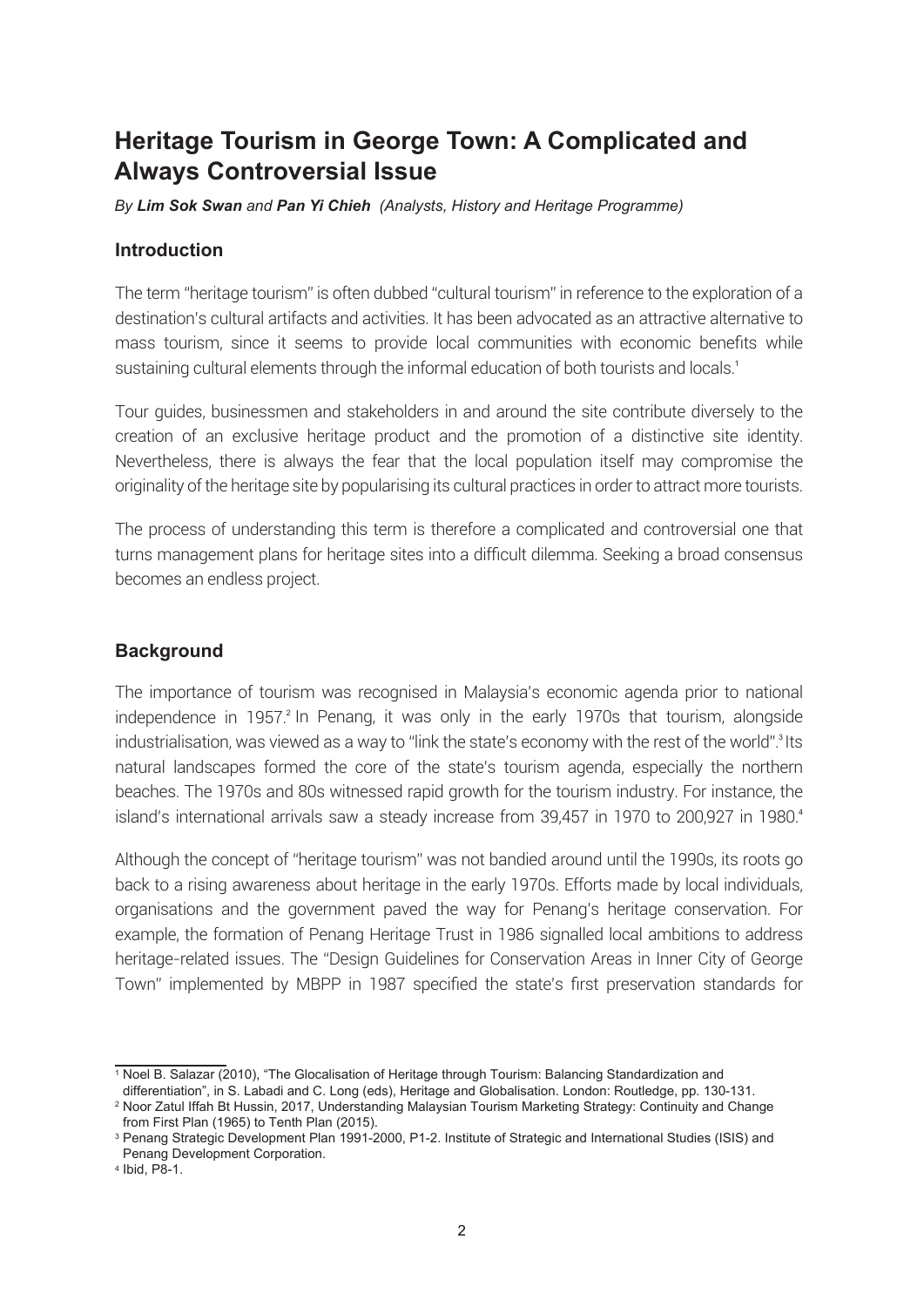heritage. In that, George Town was categorised into five areas according to its respective historical and cultural characteristics.<sup>5</sup>

In the 1990s, the concept of heritage tourism was given a stronger emphasis to attract tourists. Under the state's agenda, "new tourism resources", inherent historical sites and cultural enclaves, were rediscovered and transformed into tourist products.® George Town (which was more broadly defined then as compared to today), was still a major focus, and several historical sites and enclaves were linked up as tourist routes. In line with the prevailing conservation efforts, heritage tourism was engrossed with its tangible contents such as architecture, in contrast to its intangible counterparts.

## **Current Situation**

George Town's inscription in 2008 as a World Heritage Site (WHS) ushered in another stage in its management of heritage tourism. In light of hugely heightened international recognition, heritage tourism in George Town today has become one of its most important sources of economic gain. This can be gauged from the increasing number of visitor arrivals and hotels in Penang. For instance, international visitors coming into the state via Penang International Airport from 2007 to 2014 has grown steadily at an annual growth rate of 7%, going from 448,000 to 718,000 respectively.<sup>7</sup> From 2012 to 2014, the number of non-star rating and star rating hotels swelled by three-fold in the Northeast district of Penang Island (Table 1&2).<sup>8</sup>

| <b>District</b>           | <b>Motel</b>   |                | <b>Club House</b> |                | <b>Guest House</b> |                | Hostel      |                | <b>Not Rated</b> |                | <b>Service</b><br>Apartment |                | <b>Budget Hotel</b> |                |
|---------------------------|----------------|----------------|-------------------|----------------|--------------------|----------------|-------------|----------------|------------------|----------------|-----------------------------|----------------|---------------------|----------------|
|                           | 2012           | 2014           | 2012              | 2014           | 2012               | 2014           | 2012        | 2014           | 2012             | 2014           | 2012                        | 2014           | 2012                | 2014           |
| Northeast                 | 5              | $\overline{2}$ | $\mathbf 0$       | $\overline{0}$ | 7                  | 23             | 5           | $\overline{2}$ | 4                | $\overline{1}$ | 8                           | $\overline{2}$ | 70                  | 88             |
| Southwest                 | $\mathbf{0}$   | $\overline{0}$ | $\mathbf 0$       | $\overline{0}$ | $\Omega$           | $\overline{2}$ | $\Omega$    | $\overline{0}$ | и                | $\overline{0}$ | 0                           | $\mathbf{1}$   | $\Omega$            | 3              |
| Central<br>Seberang Perai | $\overline{2}$ | $\Omega$       | 0                 | $\overline{0}$ | $\Omega$           | $\overline{0}$ | $\mathbf 0$ | $\overline{0}$ | $\Omega$         | $\Omega$       | $\Omega$                    | $\Omega$       | 16                  | 24             |
| North<br>Seberang Perai   | $\mathbf{0}$   | $\mathbf{1}$   | 1                 | $\overline{0}$ | $\Omega$           | $\overline{0}$ | $\Omega$    | $\overline{0}$ | $\Omega$         | $\overline{0}$ | $\Omega$                    | $\Omega$       | 11                  | 22             |
| South<br>Seberang Perai   | $\Omega$       | $\Omega$       | 0                 | $\overline{0}$ | $\Omega$           | $\overline{0}$ | $\Omega$    | $\Omega$       | $\Omega$         | $\Omega$       | $\Omega$                    | $\Omega$       | 1                   | $\overline{2}$ |
| <b>TOTAL</b>              | 7              | 3              | 1                 | $\bf{0}$       | 7                  | 25             | 5           | $\overline{2}$ | 5                | $\mathbf{1}$   | 8                           | 3              | 98                  | 139            |

**Table 1: Number of non-star rating hotels by districts in Penang, 2012 and 2014**

*Source: Penang Geographical Information System (PEGIS).*

8 Ibid P.37-38.

<sup>5</sup> Heritage Management Plan Historic City of George Town 2007 pp. 41&43

<sup>6</sup> Preservation and Restoration of Historical Places & Artefacts, Subcommittee Report for the State Tourism Product Planning & Development Action Plan December 1992. Appendix V, pp. 15-30.

<sup>7</sup> Penang Economic and Development Report 2015/2016, pp.51-52. Prepared by Penang Institute for the State Government of Penang, 2016.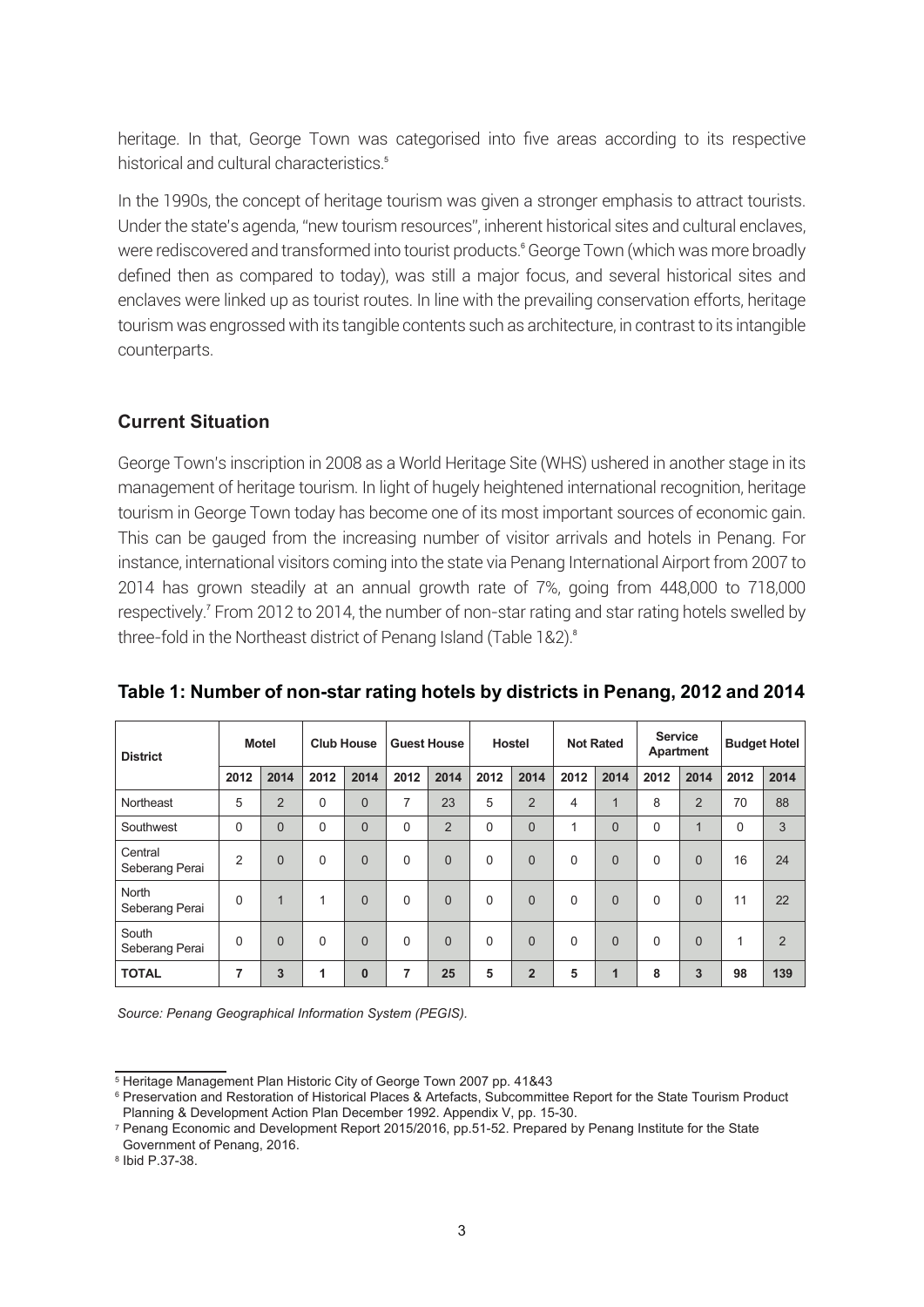| <b>District</b>        | Hotel           |                |                 |                |                   |                |                  |                |                  |                |      | <b>Grand Total</b> |  |
|------------------------|-----------------|----------------|-----------------|----------------|-------------------|----------------|------------------|----------------|------------------|----------------|------|--------------------|--|
|                        | <b>One Star</b> |                | <b>Two Star</b> |                | <b>Three Star</b> |                | <b>Four Star</b> |                | <b>Five Star</b> |                |      |                    |  |
|                        | 2012            | 2014           | 2012            | 2014           | 2012              | 2014           | 2012             | 2014           | 2012             | 2014           | 2012 | 2014               |  |
| Northeast              | 3               | $\overline{4}$ | 3               | $\overline{4}$ | 6                 | 14             | 12               | 21             | 7                | 9              | 130  | 170                |  |
| Southwest              | $\Omega$        | $\Omega$       | 1               | $\overline{1}$ | $\Omega$          | 1              | 1                | $\overline{2}$ | $\Omega$         | $\Omega$       | 3    | 10 <sup>°</sup>    |  |
| Central Seberang Perai | $\Omega$        | $\Omega$       | $\Omega$        | $\mathbf 1$    | $\Omega$          | $\overline{2}$ | $\Omega$         | $\overline{2}$ | $\Omega$         | $\Omega$       | 18   | 29                 |  |
| North Seberang Perai   | 0               | $\Omega$       | $\Omega$        | $\mathbf 1$    | 3                 | $\Omega$       |                  | $\mathbf{0}$   | $\Omega$         | $\overline{0}$ | 16   | 24                 |  |
| South Seberang Perai   | $\Omega$        | $\Omega$       | $\Omega$        | $\Omega$       | $\Omega$          | $\Omega$       | $\Omega$         | $\Omega$       | $\Omega$         | $\Omega$       | 1    | 2                  |  |
| <b>TOTAL</b>           | 3               | $\overline{4}$ | 4               | $\overline{7}$ | 9                 | 17             | 14               | 25             | 7                | 9              | 168  | 235                |  |

## **Table 2: Number of star rating hotels by districts in Penang, 2012 and 2014**

*Source: Penang Geographical Information System (PEGIS).*

Heritage is understood as the interaction between architecture, the dynamic relationships of communities and the physical environments, and with the increasing focus on intangible cultural heritage, the management of heritage tourism in Penang could not but become more complicated. The development of heritage tourism is largely to be guided by the larger framework of recent enactments, especially the *Special Area Plan* (gazetted in 2016).

For instance, there are regulations that prohibit development or constructions purported to block the sea view of waterfront areas. Several critical issues concerning the impact of tourism are similarly stressed in the plan, such as uncontrolled gentrification, which may undermine the architectural integrity and authenticity of George Town.<sup>9</sup>

## **Issues Confronting Heritage Tourism**

Several important and apparently inevitable issues in the development of heritage tourism are discussed below.

#### *Authenticity and Standardisation*

The value of existing heritage has always been used to justify its preservation, with due cognisance given to the perennial limitation in resources and manpower. Nevertheless, terms like "authentic" or "traditional" are used extensively to interest tourists to experience the said culture or pursue their "nostalgia", regardless of their historical accuracy. Even the *Special Area Plan* states clearly that the protection of the "authenticity" or "genuineness" and integrity of a cultural landscape demonstrates a respect and depth of understanding of both the tangible and intangible heritage and how the intertwining of the two creates the value of the site.<sup>10</sup>

<sup>9</sup> George Town Historic Cities of the Straits of Malacca Special Area Plan, A5-6 &A5-7. Prepared by AJM Planning and Urban Design Group Sdn. Bhd. and Arkitek Jururancang (M) Sdn. Bhd. for the State Government of Penang, 2016.

<sup>10</sup> Ibid, D3-1.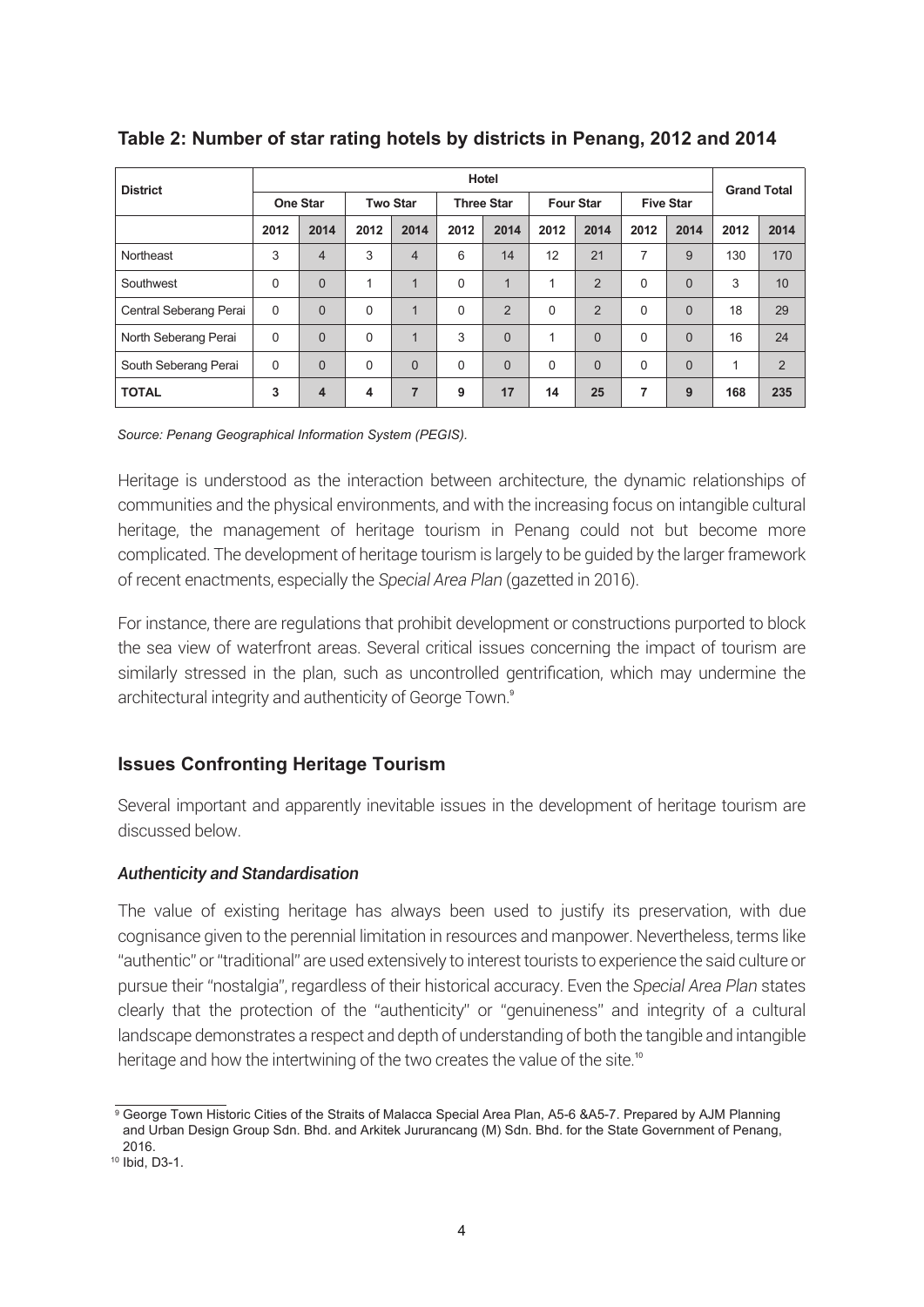However, as society constantly changes, maintaining a particular living culture with its original features can often be very burdensome. In fact, investing too much effort in proving the authenticity of a heritage can also limit its value, as certain patterns prove popular only for a certain time. Adapting to fluctuating resources, living conditions, and schools of thought in different periods may also narrow the broad definition of "heritage" and suppress its diversification.<sup>11</sup> While standardisation arguably reduces branding costs, it embarrassingly limits the contents of these "heritage" products, especially to tourists making a second visit to the same place.

#### *Gentrification and Cultural Rights*

Motivated primarily by economic gains, the development of tourism also brings the huge impact of globalisation, especially gentrification, into the heritage site. With the increasing demand for food, accommodation and entertainment by tourists, businesses such as cafés, restaurants, laundry services, hostels and hotels mushroom with rising prices. Businesses established in the 1970s also form part of George Town's heritage legacy, since hotels and other facilities constructed in that era were part of the state's early initiatives and incentives to promote tourism.<sup>12</sup> Such development brought about a rapid increase in rents and led some families who had lived in the heart of George Town for nearly a century, to move out from their place of birth.

To stop local residents from establishing their own businesses would cut off their chances to make a living from the current heritage status to which they had contributed to most. Yet, giving unrestricted freedom to them would allow individuals to enrich themselves at the expense of heritage. This question begs a critical issue in the politics of cultural identity today. The extent to which the local community actually gains from heritage tourism remains an important issue to consider.

#### **The Example of the Clan Jetties**

Built on stilts along Weld Quay, this iconic waterfront settlement of seven jetties has lasted for more than a century. While its physical environment and lifestyle depict an integral part of Penang's past as a port city, this settlement is also densely populated, with around 190 units housing more than 400 residents. The heritage status conferred to George Town in 2008 has made this settlement a core heritage zone as well as a well-known tourist spot, especially the Chew Jetty. As such, the Chew Jetty serves as a crucial example to highlight the issues pertinent to tourism and the local community.

<sup>11</sup> Sangmee Bak (2007), "Domestic and International Cultural Tourism in the Context of Intangible Heritage", in Safeguarding Intangible Heritage and Sustainable Cultural Tourism: Opportunities and Challenges, Bangkok: UNESCO, pp. 29.

<sup>12</sup> Department of Information, Penang (1969), "Economic Prospects 1970s", in Penang Today: A Report on Government Achievements and Progress, Penang: Department of Information.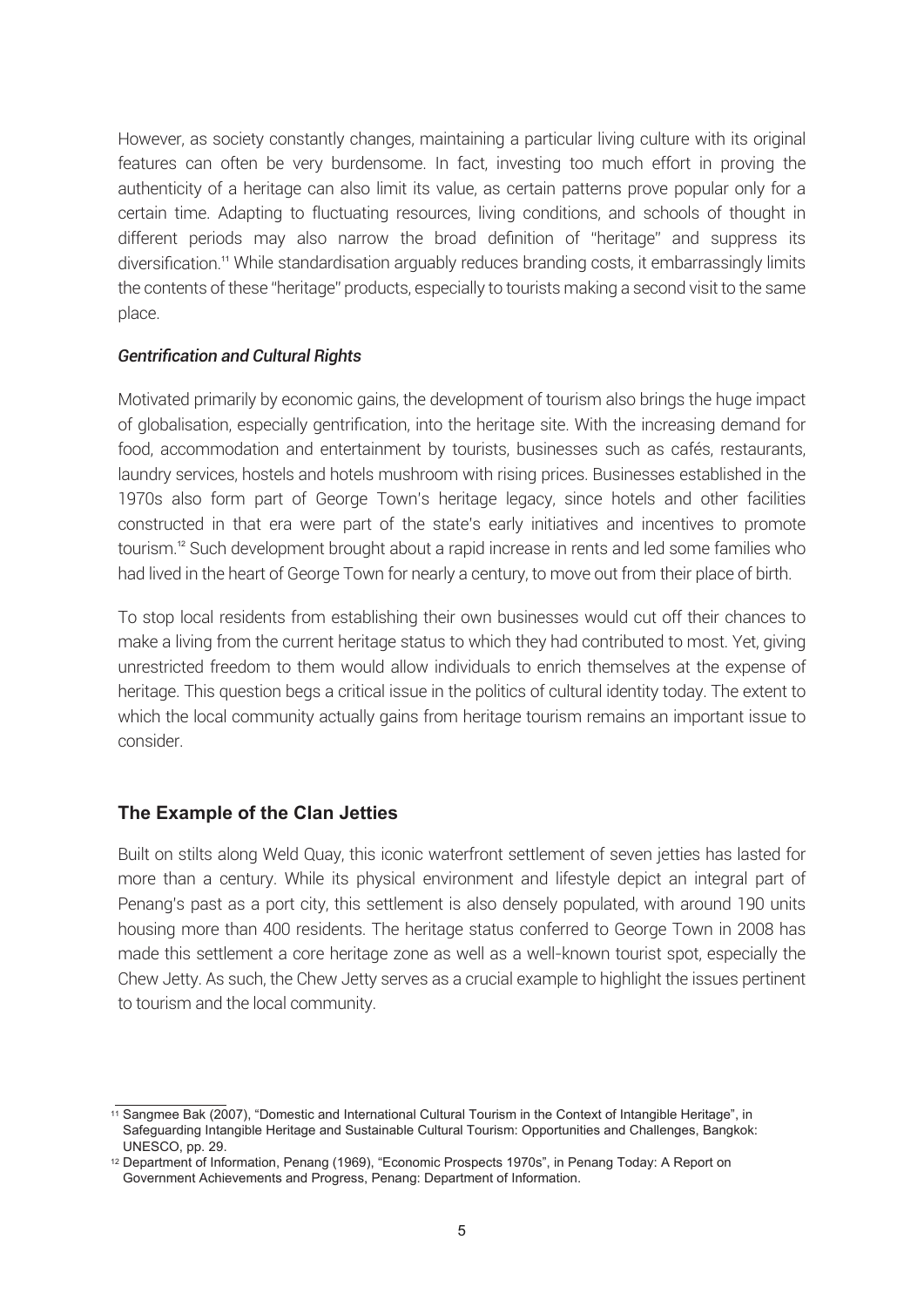#### *Tourism Dilemmas*

Today, at least 30% of housing units in Chew Jetty has been turned into commercial outlets to various degrees. These businesses provide mainly food and beverages, souvenirs and homestays. With more residents relying on these tourist-based businesses as their most important source of income, a paradox emerges on the balance between tourism and the community.

Although not all residents are involved in the jetty's commercial activities, its negative impact is felt by the entire community. Among the most common issues are noise pollution, disrespect of community routines, intrusion into private spaces, damage of wooden walkways owing to increasing tourist activities, and increasing disputes within the community.

While some regulations pertaining to tourism management have been implemented, as evidenced in signboards stating the rules and times for visits, the overall legal framework remains ambiguous. In the *Special Area Plan*, the Clan Jetties are categorised as "100% residential properties", with an "allowance for limited related activities and sundry shops within the residential premises".<sup>13</sup> However, such a line is not easily drawn. A more detailed definition may be required to strike a sustainable balance between the community and tourism.

Another issue concerns the "authenticity" of the wooden houses. In the *Special Area Plan*, these buildings are categorised under "Category II" which entails the maintenance of their original facade and other adaptive use as permitted by MBPP in preserving the structure's authenticity.<sup>14</sup> However, for practical and economic reasons, the community has opted for zinc sheets and cement to be used, especially for the roofs, and the front and back portion of the units. A high cost is involved in maintaining timber owing to potential termite infestation and rot. This clearly depicts the challenges raised through the different perspectives of "authenticity" perceived by the community on the one hand, and the authorities on the other.

#### *Current Strategies and Suggestions*

The George Town World Heritage Incorporated (GTWHI) was established as a world heritage office to support the local governments in heritage and conservation management of the site, especially on tourism issues.<sup>15</sup> This was followed by the amendment of the Town and Country Planning Act 1976 (Act 172) which incorporated the requirement for developers to submit a Heritage Impact Assessment (HIA), inclusive of tourism impact.<sup>16</sup>

In addition, GTWHI drafted its sustainable tourism strategy in 2016 after a workshop initiated by the United Nations Educational, Scientific and Cultural Organisation (UNESCO) office in Jakarta.

<sup>13</sup> George Town Historic Cities of the Straits of Malacca Special Area Plan, C2-5 & C2-7. Prepared by AJM Planning and Urban Design Group Sdn. Bhd. and Arkitek Jururancang (M) Sdn. Bhd. for the State Government of Penang, 2016.

<sup>14</sup> Ibid, D5-1 & Figure D5.25.

<sup>15</sup> Ibid, B3-19.

<sup>16</sup> Ibid, B3-29.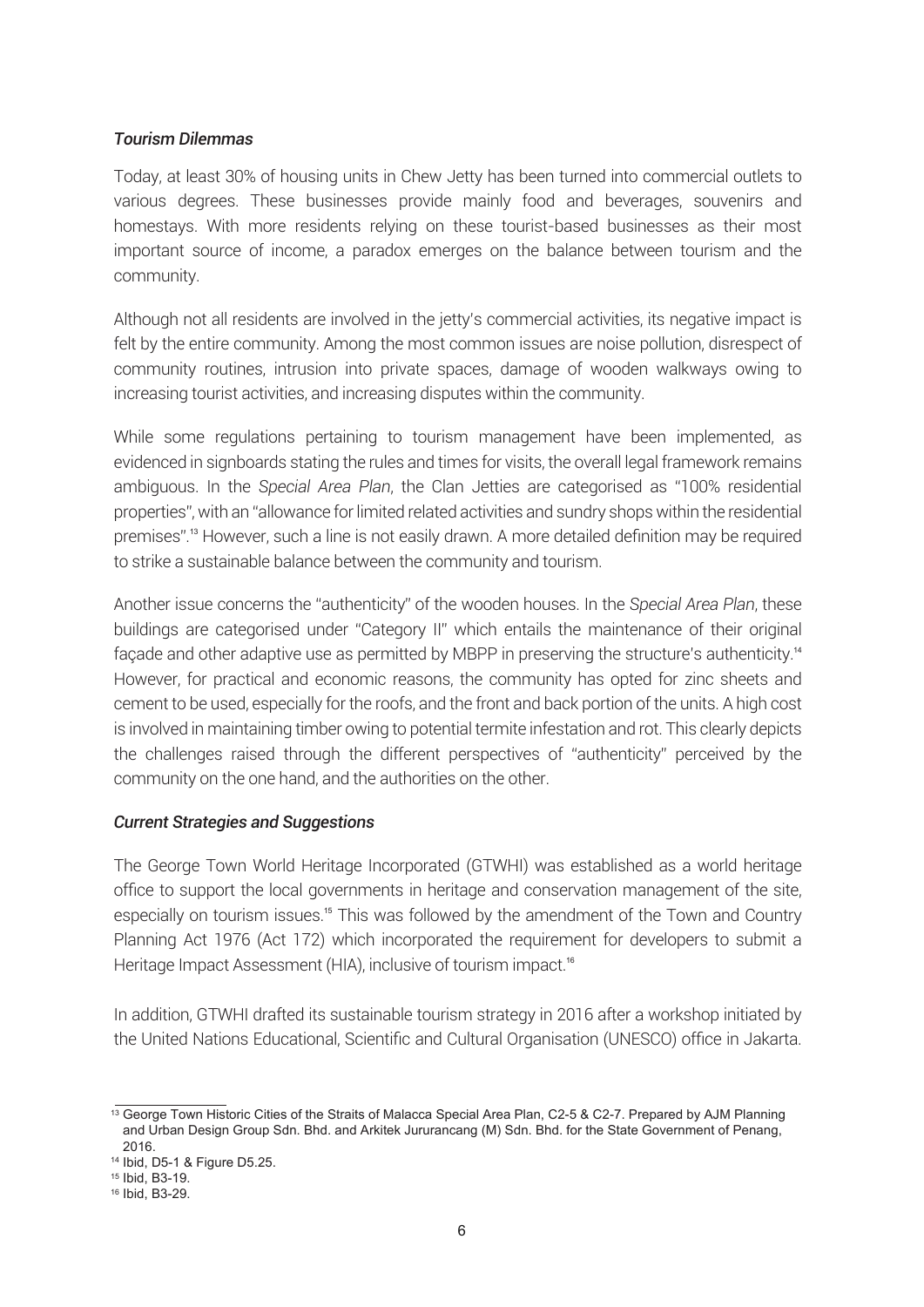This marked one of the series of workshops conducted under the framework and guidelines by the UNESCO Sustainable Tourism Toolkit, where five strategic objectives have been listed:<sup>17</sup>

- 1. Ensure that the tourism revenue flows back to the local communities of the WHS by engaging with the entire tourism supply chain and policy makers;
- 2. Ensure broad stakeholder participation in the management of tourism activities at the site;
- 3. Increase the capacity of stakeholders through training and education to better manage tourism in the WHS;
- 4. Communicate the Outstanding Universal Values (OUVs) of the WHS to increase broader understanding and appreciation of them, and thus ensure conservation and safeguarding of the WHS;
- 5. Enhance the visitor experience by creating innovative heritage-based products and services, and improving health and safety (transportation, hygiene, etc).

Since these actions and expected outcomes are proposed for gradual achievement, more attention needs to be paid to the paradox of preservation and development of the heritage city so that a consensus can be attained between the authorities and the community. Some degree of decentralisation will be very helpful, and will allow decisions to be based on the communities' understanding of their own needs, heritage and local characteristics. The authorities could facilitate matters by providing basic facilities and a platform for discussion or decision-making. To achieve such goals, three propositions can be employed:

## *(1) Consensus Building*

To safeguard and promote George Town's tangible and intangible cultural heritage, consensus among government officials, communities and stakeholders need to be secured. The communities should understand the direction and jurisdiction of respective governmental departments before suggestions or contributions pertaining to the planning of the heritage site are put forth. Residents of Chew Jetty for example, have the tendency to air their grievances to politicians, which is not always the appropriate channel. Since public outreach and education are part of their responsibility, government technocrats should similarly have their reports and plans, especially the *Special Area Plan*, elaborated in simple terms and in various languages. This could be widely supplemented with an open data system that the public could access for free.

## *(2) Historical Discovery*

Historical studies are not only vital to the understanding of cultural heritage and the inherent diversity of a locality or community, they are also crucial in gauging their overall development progress.

While the OUVs of the WHS can act as a guideline for safeguarding heritage, communities should also be actively engaged in defining and preserving their local history based on verified historical texts.<sup>18</sup>

<sup>17</sup> http://whc.unesco.org/sustainabletourismtoolkit/

<sup>&</sup>lt;sup>18</sup> George Town fulfil 3 of 10 criteria of Outstanding Universal Values (OUVs). Please refer to the website: http://whc.unesco.org/en/list/1223